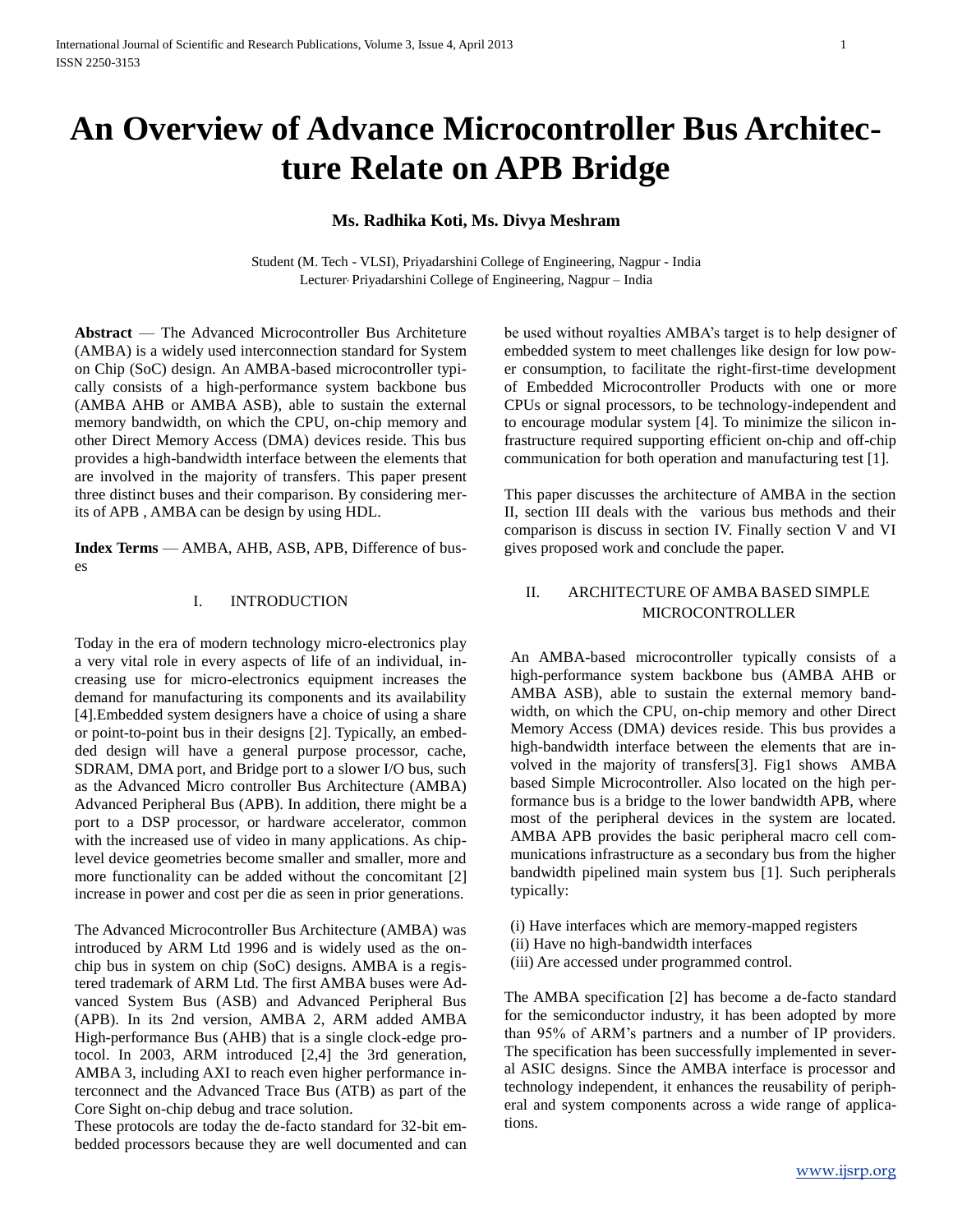The AMBA specification [1,3] has been derived to satisfy the following four key requirements.

(i) To facilitate the right-first-time development of Embedded Microcontroller Products with one or more CPUs or signal processors.

(ii) To be technology-independent and ensure that highly reusable peripheral and system macro cells can be migrated across a diverse range of IC processes and be appropriate for fullcustom, standard cell and gate array technologies.

(iii) To encourage modular system design to improve processor independence, providing a development road-map for advanced cached CPU cores and the development of peripheral **libraries** 

(iv)To minimize the silicon infrastructure required supporting efficient on-chip and off-chip communication for both operation and manufacturing test.



**Fig. 1**. AMBA based Simple Microcontroller

### III. DIFFERENT AMBABUSES

The Advanced Microcontroller Bus Architecture (AMBA) is ARM's no-cost, open specification[1,3,4], which defines an on-chip communications standard for designing high performance Embedded Microcontrollers. Three distinct buses are defined within the AMBA specification:

- (A) The Advanced High-performance Bus (AHB)
- (B) The Advanced System Bus (ASB)
- (C) The Advanced Peripheral Bus (APB).

(A) The Advanced High-performance Bus (AHB): AHB is a new generation of AMBA bus which is intended to address the requirements of high-performance synthesizable designs. It is a high-performance system bus that supports multiple bus masters and provides high-bandwidth operation. Bridging between this higher level of bus and the current ASB/APB can be done efficiently to ensure that any existing designs can be easily integrated. An AMBA AHB design may contain one or more bus masters, typically a system would contain at least the processor and test interface. However, it would also be common for a Direct

Memory Access (DMA) or Digital Signal Processor (DSP) to be included as bus masters.

The external memory interface, APB bridge and any internal memory are the most common AHB slaves. Any other peripheral in the system could also be included as an AHB slave. However, low-bandwidth peripherals typically reside on the APB.

(B) The Advanced System Bus (ASB): ASB is the first generation of AMBA system bus. A typical AMBA ASB system may contain one or more bus masters. For example, at least the processor and test interface. However, it would also be common for a Direct Memory Access (DMA) or Digital Signal Processor (DSP) to be included as bus masters.

The external memory interface, APB bridge and any internal memory are the most common ASB slaves. Any other peripheral in the system could also be included as an ASB slave. However, low-bandwidth peripherals typically reside on the APB.

(C) The Advanced Peripheral Bus (APB): The APB is part of the AMBA hierarchy of buses and is optimized for minimal power consumption and reduced interface complexity. The AMBA APB appears as a local secondary bus that is encapsulated as a single AHB or ASB slave device. APB provides a low-power extension to the system bus which builds on AHB or ASB signals directly. The APB bridge appears as a slave module which handles the bus handshake and control signal retiming on behalf of the local peripheral bus. By defining the APB interface from the starting point of the system bus, the benefits of the system diagnostics and test methodology can be exploited.

The AMBA APB should be used to interface to any peripherals which are low bandwidth and do not require the high performance of a pipelined bus interface. The latest revision of the APB[6,7] is specified so that all signal transitions are only related to the rising edge of the clock. This improvement ensures the APB peripherals can be integrated easily into any design flow. These changes to the APB also make it simpler to interface it to the new AHB. An AMBA APB implementation typically contains a single APB bridge which is required to convert AHB or ASB transfers into a suitable format for the slave devices on the APB. The bridge provides latching of all address, data and control signals, as well as providing a second level of decoding to generate slave select signals for the APB peripherals.

# **IV. COMPARISON OF BUSES**

Following table shows the comparison among the AMBA buses: